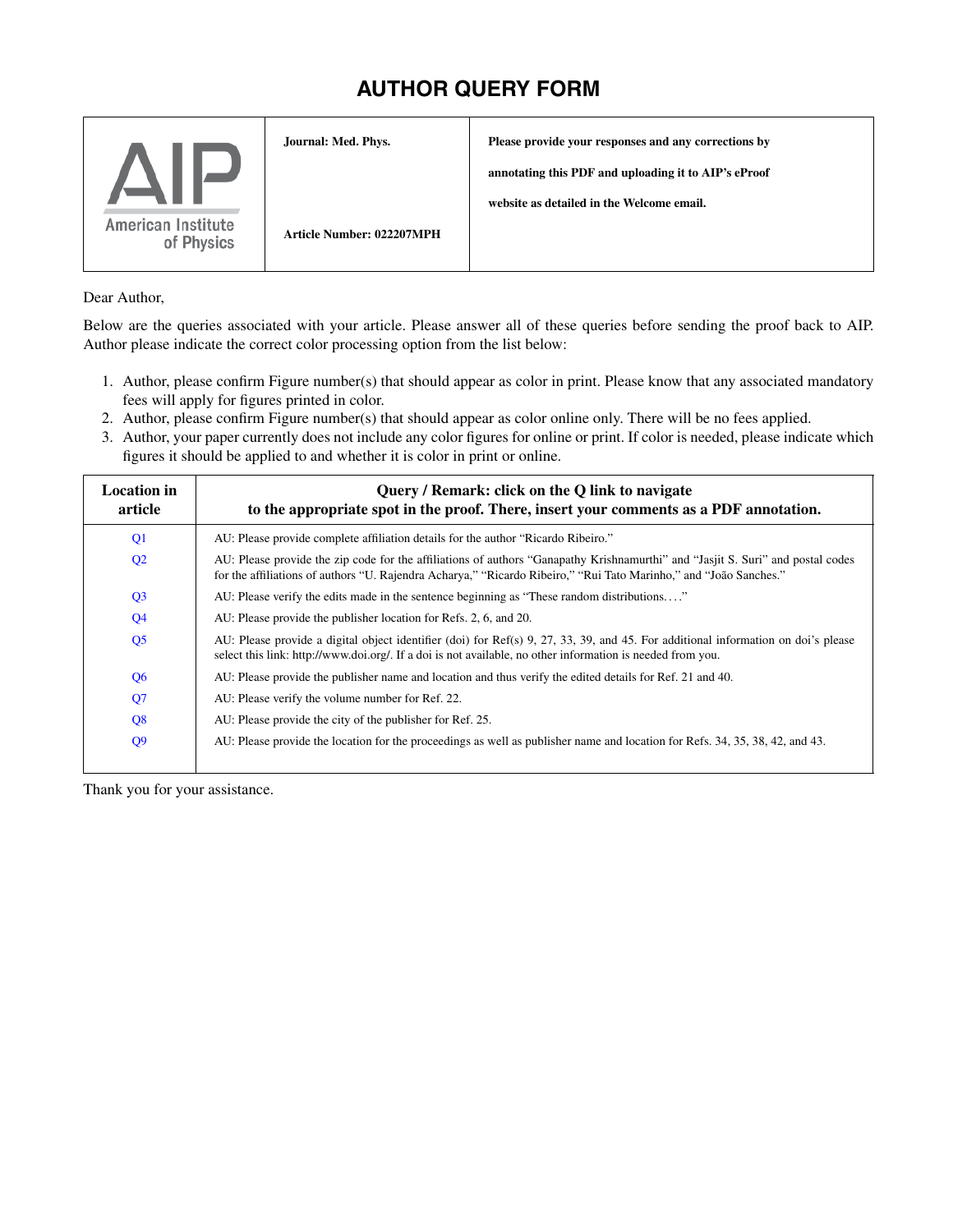## **Data mining framework for fatty liver disease classification in ultrasound:** 1 **A hybrid feature extraction paradigm** 2

|                | 3<br>$\overline{4}$ | U. Rajendra Acharya <sup>a)</sup><br>Department of Electronics and Computer Engineering, Ngee Ann Polytechnic, Singapore                                                                                      |
|----------------|---------------------|---------------------------------------------------------------------------------------------------------------------------------------------------------------------------------------------------------------|
|                | 5<br>6              | S. Vinitha Sreeb)<br>Global Biomedical Technologies Inc., California 95661                                                                                                                                    |
| Q <sub>1</sub> | $\overline{7}$<br>8 | Ricardo Ribeiro <sup>c)</sup><br>Institute for Systems and Robotics and Escola Superior de Tecnologia da Saúde de Lisboa                                                                                      |
| $\mathbf{O}2$  | g<br>10             | Ganapathy Krishnamurthid)<br>Mayo Clinic, Rochester, Minnesota                                                                                                                                                |
|                | 11<br>12<br>13      | Rui Tato Marinho <sup>e)</sup><br>Liver Unit, Department of Gastroenterology and Hepatology, Hospital de Santa Maria, Medical School<br>of Lisbon, Lisbon, Portugal                                           |
|                | 14<br>15            | João Sanches <sup>f)</sup><br>Institute for Systems and Robotics and Instituto Superior Técnico, Lisbon, Portugal                                                                                             |
|                | 16<br>17<br>18      | Jasjit S. Suri <sup>g)</sup><br>Global Biomedical Technologies, California 95661 and Biomedical Engineering Department, Idaho State<br>University, Idaho                                                      |
|                | 19<br>20            | (Received 25 September 2011; revised 30 April 2012; accepted for publication 14 May 2012;<br>published XX XX XXXX)                                                                                            |
|                |                     | <b>Purpose:</b> Fatty liver disease (FLD) is an increasing prevalent disease that can be reversed if detected                                                                                                 |
|                | 21<br>22            |                                                                                                                                                                                                               |
|                | 23                  | early. Ultrasound is the safest and ubiquitous method for identifying FLD. Since expert sonogra-<br>phers are required to accurately interpret the liver ultrasound images, lack of the same will result      |
|                | 24                  | in interobserver variability. For more objective interpretation, high accuracy, and quick second opin-                                                                                                        |
|                | 25                  | ions, computer aided diagnostic (CAD) techniques may be exploited. The purpose of this work is                                                                                                                |
|                | 26                  | to develop one such CAD technique for accurate classification of normal livers and abnormal livers                                                                                                            |
|                | 27                  | affected by FLD.                                                                                                                                                                                              |
|                | 28                  | Methods: In this paper, the authors present a CAD technique (called Symtosis) that uses a novel                                                                                                               |
|                | 29                  | combination of significant features based on the texture, wavelet transform, and higher order spectra                                                                                                         |
|                | 30                  | of the liver ultrasound images in various supervised learning-based classifiers in order to determine                                                                                                         |
|                | 31                  | parameters that classify normal and FLD-affected abnormal livers.                                                                                                                                             |
|                | 32<br>33            | <b>Results:</b> On evaluating the proposed technique on a database of 58 abnormal and 42 normal liver                                                                                                         |
|                | 34                  | ultrasound images, the authors were able to achieve a high classification accuracy of 93.3% using the<br>decision tree classifier.                                                                            |
|                | 35                  |                                                                                                                                                                                                               |
|                | 36                  | <b>Conclusions:</b> This high accuracy added to the completely automated classification procedure makes<br>the authors' proposed technique highly suitable for clinical deployment and usage. © 2012 American |
|                | 37                  | Association of Physicists in Medicine. [http://dx.doi.org/10.1118/1.4725759]                                                                                                                                  |
|                | 38                  | Key words: fatty liver disease, computer aided diagnostic technique, texture, higher order spectra,<br>discrete wavelet transform                                                                             |

### <sup>40</sup> **I. INTRODUCTION**

 Fatty liver disease (FLD) or hepatic steatosis is a condi- tion which is characterized by the presence of vacuoles of triglyceride fat in liver cells. This accumulation of fat hap- pens through a process called steatosis in which there is ab- normal retention of lipids in the cells. Some of the key causes of FLD are chronic alcohol consumption, obesity due to in- sulin resistance, and metabolic syndrome.<sup>1,2</sup> There are two major types of FLD based on the contribution of alcohol, namely, alcoholic steatosis and nonalcoholic fatty liver dis- ease (NAFLD). NAFLD is progressively prevalent in West-ern countries and affects people of all ages and ethnicities.<sup>3,4</sup>

Both alcoholic and nonalcoholic FLD, if left undetected and 52 untreated, will progress to advanced liver diseases like inflam- <sup>53</sup> mation (steatohepatitis), cirrhosis, and liver cancer. However, 54 if found and treated early, FLD may be reversible. There- <sup>55</sup> fore, early detection is of utmost importance in order to  $56$ save patients from unwanted anxiety and also to reduce costs  $57$ associated with providing treatments for advanced liver dis- <sup>58</sup> eases. Liver biopsy is currently the standard for the assess- <sup>59</sup> ment of steatosis. It is, however, invasive, uncomfortable, and  $_{60}$ prone to sampling errors.<sup>5–7</sup> The noninvasive techniques include ultrasound, computed tomography (CT), and magnetic  $_{62}$ resonance imaging (MRI). Even though these methods have  $\overline{63}$ shown promise in detecting fatty infiltration in the liver, they  $64$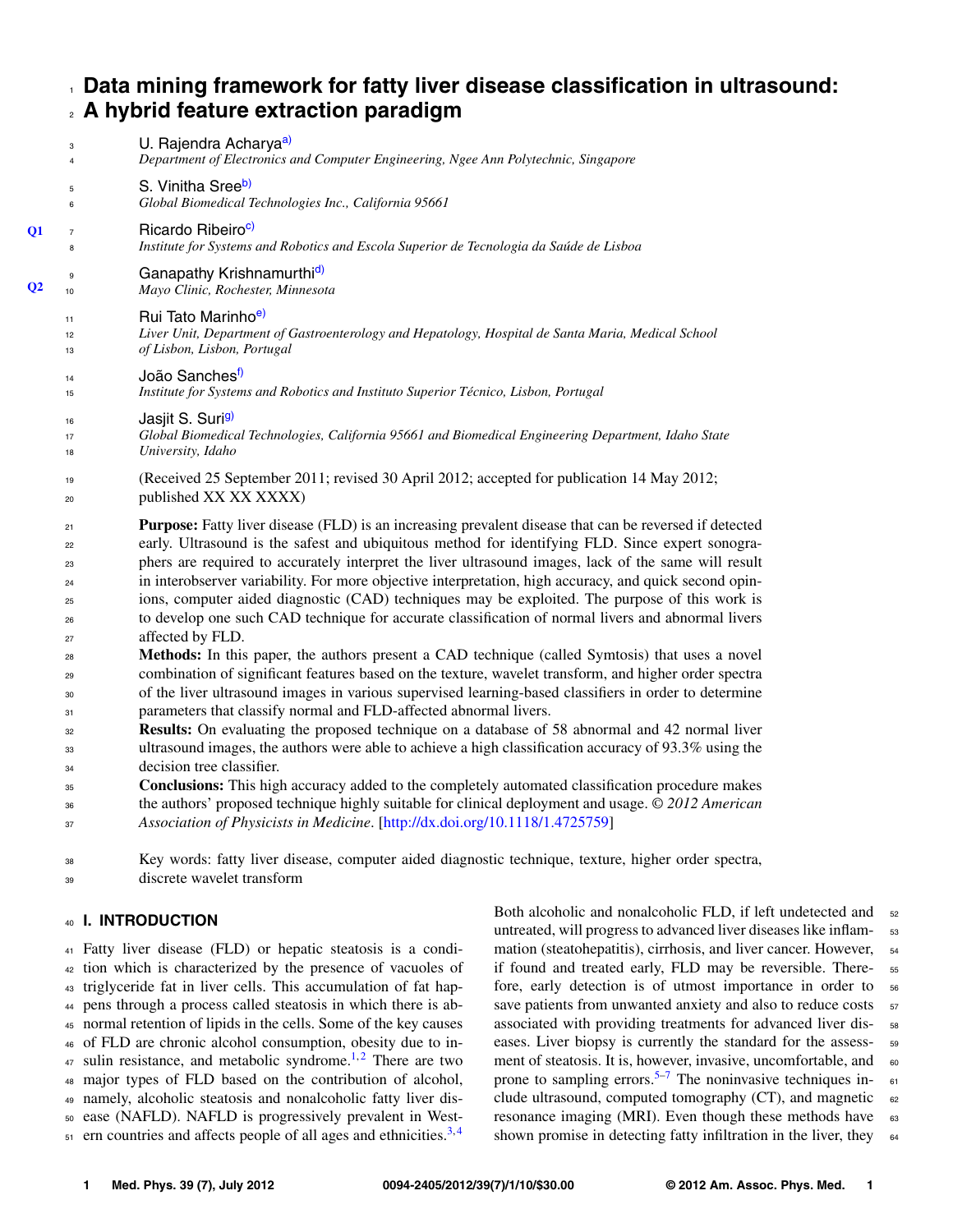are insensitive in detecting steatosis of less than  $25\% - 30\%$ .<sup>8</sup> 65 <sup>66</sup> In the case of ultrasound, FLD causes increased echogenicity <sup>67</sup> on ultrasound causing the liver to appear brighter than the cor-<sup>68</sup> tex of the ipsilateral kidney.<sup>9</sup> Ultrasound has a sensitivity of <sup>69</sup> around 82%–94% and specificity greater than 82% for detect-<sup>70</sup> ing a fatty liver.<sup>10–13</sup> Even though ultrasound is more sensitive  $\tau_1$  than CT,<sup>14</sup> it is less specific and also has poor visualization in <sup>72</sup> obese patients.

 In the case of CT imaging, hepatic steatosis produces an at- tenuation that is lower for the hepatic parenchyma than for the surrounding blood vessels, spleen, and the kidneys, thereby enabling the visualization of the presence of the steatotic liver. CT is limited by the calibrations required for different scan- ners and interobserver variabilities. MRI presents anatomical information of the imaged liver and magnetic resonance spec-80 troscopy (MRS) provides a biochemical component.<sup>15</sup> MR has demonstrated that it can detect small fat fractions of less <sup>82</sup> than 33%.<sup>16</sup> However, MR techniques, especially MRS, can 83 be technically challenging. A good MRS of the liver requires good spatial resolution, high SNR, and adequate compensa-tion for or elimination of patient motion.

 Among all these modalities, ultrasound is the most com-87 monly used modality due to its widespread availability in cur- rent clinical practice. In order to improve the specificity of ultrasound and also to address the interobserver variability issue that is common in medical image interpretation, com- puter aided diagnostic (CAD) or data mining techniques can 92 be developed to more objectively and accurately detect the presence or absence of FLD in ultrasound images of liver. 94 These techniques use the acquired ultrasound images to ex- tract meaningful and discriminative features that are capable of adequately distinguishing a normal liver from an abnor-97 mal liver that is affected by FLD. These features are fed to supervised learning-based classifiers to train the classifiers to enable them to learn the parameters that effectively differenti- ate the patterns belonging to either of the classes. Thereafter, these learned parameters are used to classify new liver images into normal and abnormal categories. FLD affects the entire liver or a lobe of the liver, and hence, causes changes in the texture of the liver in the B-mode ultrasound (US) images. As indicated earlier, due to failure in fat metabolism, there is an increase in the deposition of fat in the liver which in turn gives rise to an increased brightness in the ultrasound and results 108 in changes in the image texture.<sup>2</sup> Therefore, texture of the image has been studied as one of the key distinguishing fea- tures in this work. We have also extracted higher order spec- tral (HOS) features that characterize the nonlinearity in the images and discrete wavelet transform (DWT)-based features that quantify the changes occurring in the time-frequency do- main of the images. We have demonstrated that a combina- tion of these three types of features which extract significant information from the liver images is capable of discriminat- ing normal and abnormal liver images with high classification 118 accuracy. These features have been briefed in Sec. II.B.

 The block diagram of the proposed CAD technique, named Symtosis, is shown in Fig. 1. In the offline training system, the acquired ultrasound liver images in the training set are prepro-cessed, and three sets of features, namely, HOS, texture, and



FIG. 1. Block diagram of the proposed Symtosis system for fatty liver disease detection; the blocks outside the dotted shaded rectangular box represent the flow of offline training system, and the blocks within the dotted box represent the online real-time system.

DWT, are extracted from the images in the *Feature Extraction* 123 step. In the *Feature Selection* step, in order to reduce the di- <sup>124</sup> mensionality of the extracted feature set and to select only <sup>125</sup> unique and highly discriminating features, the extracted fea- <sup>126</sup> tures are subjected to the Student's *t-test* and only significant features are selected to form the final feature set. During 128 *Offline Classification*, the significant feature set and the 129 ground truth of whether the images belong to normal or abnor- <sup>130</sup> mal cases (as predicted by doctors or by lab results) are used 131 as inputs to several supervised learning-based classifiers in or- <sup>132</sup> der to train them to determine appropriate parameters for dif-<br>133 ferentiating both classes based on the features. The obtained <sup>134</sup> *Training Parameters* are the output of the offline training system. In the online real-time system, which is the one that <sup>136</sup> will be used by the end-user, the test images are preprocessed 137 and the features reported as significant by the offline system 138 are calculated from the test images. Subsequently, in the <sup>139</sup> *Online Classification* step, the training parameters from the 140 offline system are used on the calculated features to determine <sup>141</sup> the class of the images. The resultant class labels are used to 142 determine five performance measures, namely, accuracy, sen- <sup>143</sup> sitivity, specificity, and positive predictive value (PPV), and 144 area under the receiver operating characteristic curve (AUC). <sup>145</sup> Definitions of these measures are given in Sec. II.D. 146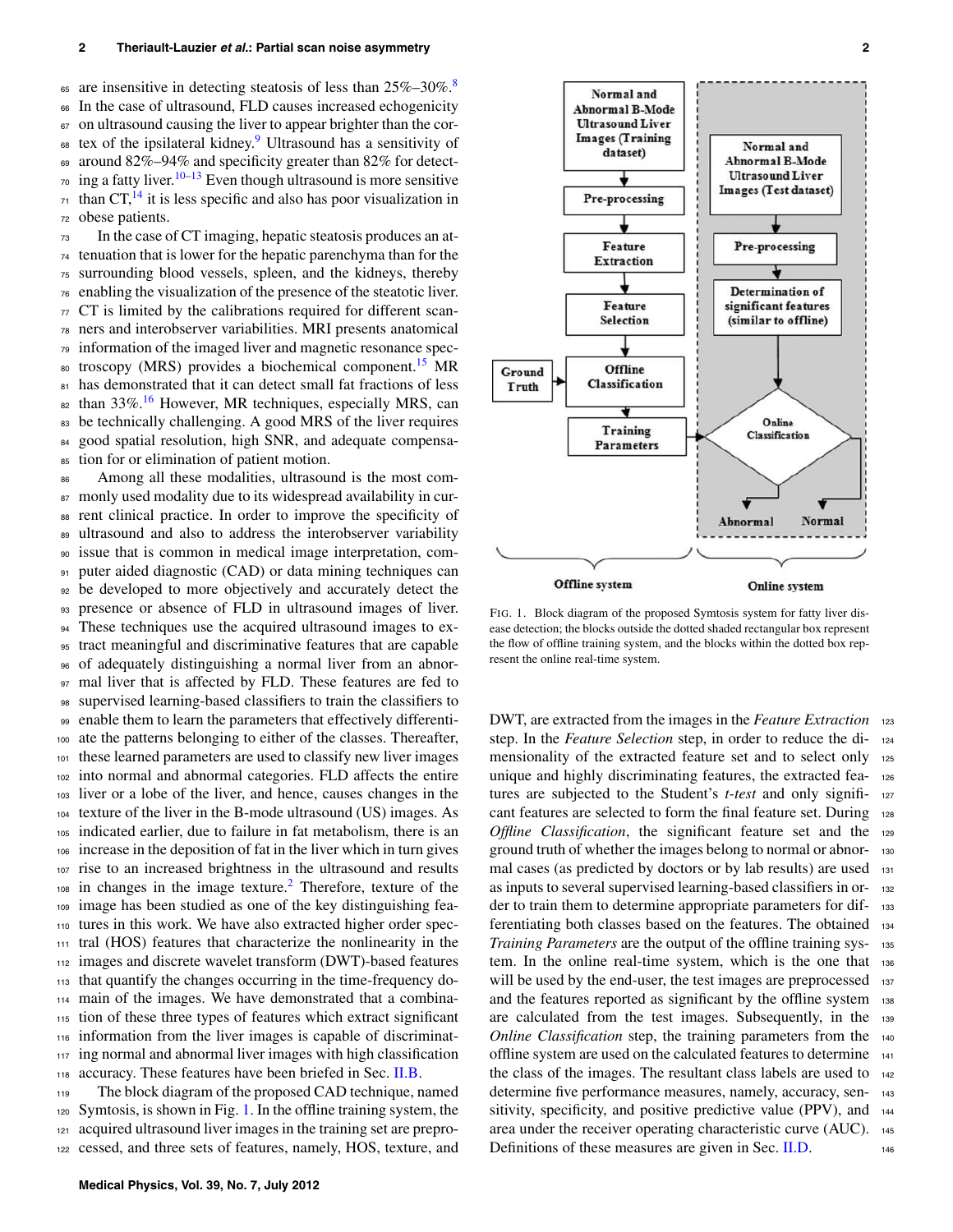#### **3 Theriault-Lauzier et al.: Partial scan noise asymmetry 3**

 The key contributions of this paper are the (a) develop- ment of a completely automated CAD technique for detec- tion of FLD in ultrasound liver images and (b) determination of a powerful combination of highly representative features for achieving high accuracy for automatic classification of the liver disease.

 The paper is organized as follows. In Sec. II, we describe the data acquisition, extracted features, statistical techniques, and the classifiers. In Sec. III, we present the significant fea- tures and classification results. Section IV summarizes key findings in related studies in literature and compares and dis- cusses the results obtained in this work. We conclude the paper in Sec. V.

#### <sup>160</sup> **II. MATERIALS AND METHODS**

 In this section, we describe the data used in this work, and present brief descriptions of the features extracted, statistical techniques used, and the classifiers evaluated. The MATLAB software was used for coding and analysis in this work.

#### <sup>165</sup> **II.A. Patient data**

 One hundred ultrasound liver images were used for clas- sifier development and evaluation in this work. Among these 100 cases, 58 were abnormal (affected by FLD) and 42 were normal images. The ultrasound images of normal and fatty livers were acquired by expert operators with the ultrasound equipment in a hospital facility. All the images were collected from routine cases and were consecutively recruited. No chal- lenges were faced during patient recruitment. The ultrasound images were obtained by a Philips CX<sup>©</sup> 50 ultrasound ma- chine. All images were captured with  $1024 \times 1024$  pixels with a gray level resolution of 8 bits/pixel. Images were stored in the Digital Imaging and Communications in Medicine (DI- COM) format. The default computer interface given by the manufacturer was used for the input of patient data and fur- ther ultrasound image acquisition. The broadband curved ar-181 ray transducer C5-1 from Philips<sup> $©$ </sup> was used. It is composed by 160 piezoelectric elements with a curved array shape, and had the operating frequency range from 1 to 5 MHz.

 A calibration procedure and an ultrasound machine set- tings preset were developed before the data collection phase, in order to obtain reproducible results. To perform the calibra- tion and consequent preset, images from 20 normal liver pa- tients, according to the laboratorial analysis and with a body mass index (BMI) within the normal range (18.5–24.9), were scanned. Different imaging conditions were trained, mainly transducer frequency, gain, time gain compensation (TGC), dynamic range, focus, and depth. Using this procedure it is believed that standardization in all image acquisition is achieved, as reported by Kadah *et al.*<sup>17</sup> 194

 The established ultrasound machine preset for this study, after the calibration step, was set by using a fundamental fre- quency of 3.5 MHz, an image depth of 15 cm, and two focal zones were used and set at the central portion of the image (7.5 cm). The dynamic range was set at 70 dB and the gain was variable, according to the patient biotype. TGC was set



FIG. 2. Normal liver images (left column) and abnormal liver images (right column).

to its central position and kept constant through the exam- <sup>201</sup> inations, eliminating this variable parameter. Acquiring US 202 images only from the right liver lobe also allowed standardiz- <sup>203</sup> ing the acquisition protocol. According to patient biotype, dif- <sup>204</sup> ferent transducer orientation angles were performed, using as <sup>205</sup> protocol the same liver anatomical landmarks. Patients were <sup>206</sup> positioned in supine, comfortable, and asked to breathe gen- <sup>207</sup> tly, avoiding major patient motion.

The ground truth as to whether each image was normal 209 or abnormal was determined manually by the operators and <sup>210</sup> confirmed by indicators obtained from laboratory analysis. A 211 region of interest (ROI) of  $128 \times 128$  pixels along the medial 212 axis was extracted from each image. Typical images of normal <sup>213</sup> and abnormal liver are shown in Fig.  $2$ . 214

#### **II.B. Gravscale feature extraction** 215

#### **II.B.1. HOS-based features** <sup>216</sup>

Higher order spectra-based features quantify the nonlinear 217 behavior of a process.<sup>18</sup> Pixels in the ultrasound images are  $_{218}$ very randomly distributed with possible nonlinear interactions <sup>219</sup> among the frequency components and perhaps some form of 220 phase coupling. These random distributions cannot be fully <sup>221</sup> described by second-order measures, but the HOS features are 222 capable of capturing these distributions. They are useful in  $_{223}$   $Q3$ detecting nonlinear coupling and deviation from Gaussianity, <sup>224</sup> and features derived from HOS can be made invariant to shift, 225 rotation, and amplification. The HOS of Gaussian signals are <sup>226</sup> statistically zero thus making HOS more robust to Gaussian 227 noise.<sup>19</sup> Therefore, we have chosen HOS as one of the key  $_{228}$ features for quantifying the subtle changes in the normal and 229 abnormal images.

Higher order statistics deal with higher order moments (order greater than two) and nonlinear combinations of these 232 higher order moments, called the higher order cumulants. The 233 bispectrum, which is the spectrum of the third order cumu- <sup>234</sup> lants, is one of the most commonly used HOS features. Prior <sup>235</sup> to the calculation of the bispectrum, the preprocessed images 236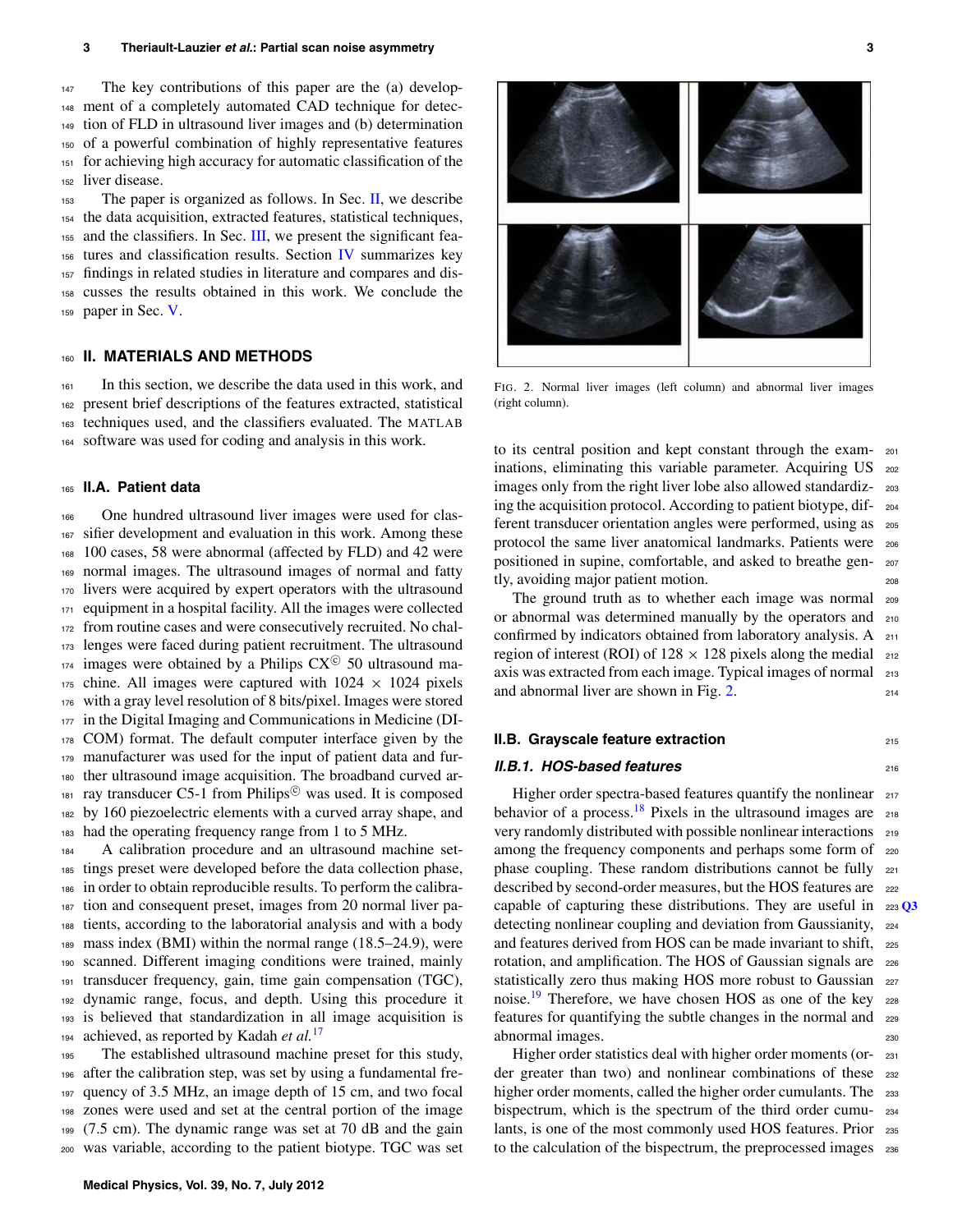

FIG. 3. Principal domain region  $(\Omega)$  used for the computation of the bispectrum for real signals.

237 were first subjected to Radon transform.<sup>20</sup> This transform de- termines the line integrals along many parallel paths in the image from different angles  $\theta$  by rotating the image around its center. Hence, the intensities of the pixels along these lines are projected into points in the resultant transformed signal. Thus, the Radon transform converts a 2D image into a 1D signal at various angles. This 1D signal is then used to deter- mined the bispectrum, which is a complex valued function of <sup>245</sup> two frequencies  $f_1$  and  $f_2$  given by

$$
B(f_1, f_2) = E[X(f_1)X(f_2)X^*(f_1 + f_2)], \tag{1}
$$

<sup>246</sup> where  $X(f)$  is the Fourier transform of the signal studied,  $E[.]$  stands for the expectation operation, and \* stands for the con- jugate operator. As per the equation, the bispectrum is the product of the three Fourier coefficients. The function exhibits symmetry, and is computed in the nonredundant/principal do- $_{251}$  main region  $\Omega$  as shown in Fig. 3.

 $_{252}$  The bispectrum phase entropy  $21-23$  obtained from the bis-<sup>253</sup> pectrum is used as one of the features in this work. This bis-<sup>254</sup> pectrum phase entropy (ePRes) is defined as

$$
eP Res = \sum_{n} p(\psi_n) \log(p(\psi_n)), \tag{2}
$$

<sup>255</sup> where

256

$$
p(\psi_n) = \frac{1}{L} \sum_{\Omega} l(\phi(B(f_1, f_2)) \in \psi_n), \tag{3}
$$

(4)

$$
\psi_n = \{ \phi \mid -\pi + 2\pi n / N \le \phi < -\pi + 2\pi (n+1) / N \},
$$
  

$$
n = 0, 1, ..., N - 1,
$$

 where *L* is the number of points within the region  $\Omega$ , φ is the phase angle of the bispectrum, and *l*(.) is an indicator function which gives a value of 1 when the phase angle is within the <sup>260</sup> range depicted by  $\psi_n$  in Eq. (4). In this work, we calculated  $_{261}$  the Radon transformed signals for every 1 $^{\circ}$  step size and then determined the phase entropy of these signals. Entropies are generally used to characterize the regularity or irregularity of the pixels in the image. If the resulting Radon transformed signal obtained from the liver image at a particular angle is perfectly periodic and predictable, then the consequent phase entropy would be zero. As the signal becomes more random, the entropy increases.<sup>24</sup> In this work, it was observed that the

normal images had more randomness than the abnormal im- <sup>269</sup>  $\text{ages (Sec. III.A)}.$ 

#### **II.B.2. Texture-based features** <sup>271</sup>

The presence of various granular structures in the liver  $272$ ultrasound images makes the use of image texture analysis 273 techniques suitable for liver image classification. In most im- <sup>274</sup> age processing applications, assumptions are made regarding 275 the uniformity of gray-level intensity values in the image. In <sup>276</sup> real applications, most images have a variation in gray lev- <sup>277</sup> els which are repetitive and these variations are characterized 278 as the texture of the image.<sup>25</sup> The most commonly used tex- $_{279}$ ture matrices are the gray level co-occurrence matrix (GLCM) <sup>280</sup> and the run length matrix. We have calculated one homogene- <sup>281</sup> ity feature from the GLCM (Ref.  $26$ ) and three features from 282 the run length matrix.<sup>27</sup> These features are described briefly  $_{283}$ below. 284

**Texture homogeneity:** The gray level co-occurrence ma- <sup>285</sup> trix of an image of size  $m \times n$  is defined as follows:

$$
C_d(i, j) = \left| \left\{ \begin{aligned} (p, q), (p + \Delta x, q + \Delta y) : I(p, q) = i \\ I(p + \Delta x, q + \Delta y) = j \end{aligned} \right\} \right|, (5)
$$

where  $(p, q)$ ,  $(p + \Delta x, q + \Delta y)$  belong to  $m \times n, d = (\Delta x, 287)$  $\Delta y$ ), and  $\ldots$  denotes the set cardinality. The probability of a 288 pixel with a gray level intensity value *i* having a pixel with a <sup>289</sup> gray level intensity value *j* at a distance  $(\Delta x, \Delta y)$  away in an 290 image is defined as 291

$$
P_d(i, j) = \frac{C_d(i, j)}{\sum_{< i > \sum_{< j > } C_d(i, j)}.
$$
\n(6)

The homogeneity of the image is now defined as 292

$$
C_h = \sum_{i} \sum_{j} \left( \frac{P_d(i,j)}{1+|i-j|} \right). \tag{7}
$$

The homogeneity measures the closeness of the distribu- <sup>293</sup> tion of the co-occurrence matrix elements to the main diago- <sup>294</sup> nal. A homogenous image will give rise to a  $P_d(i, j)$  clustered 295 around the main diagonal. In other words, the similarity be- <sup>296</sup> tween two pixels that are  $(\Delta x, \Delta y)$  apart is measured by the 297 homogeneity feature.

**Texture run percentage (TexRL):** The run percentage is 299 a texture property derived from the run length matrix of an 300 image. The run length matrix  $P_{\theta}$  contains all the elements, 301 where the gray level value  $i$  has the run length  $j$  continuous  $302$ in direction  $\theta$ <sup>27</sup> Often the direction  $\theta$  is set as 0°, 45°, 90°, 303 or 135°. The run percentage is defined as the total number of 304 runs in the image divided by the total number of pixels in the <sup>305</sup> image as depicted in Eq.  $(8)$ :  $306$ 

$$
\text{TextRL} = \frac{\sum_{i=1}^{N_g} \sum_{j=1}^{N_r} P_{\theta}(i, j)}{N_p}.
$$
 (8)

Run percentage has the lowest value for images with the 307 most linear structure. Here,  $P_{\theta}(i,j)$  is the element of the run 308 length matrix,  $N_p$  is the total number of pixels in the image,  $\frac{309}{200}$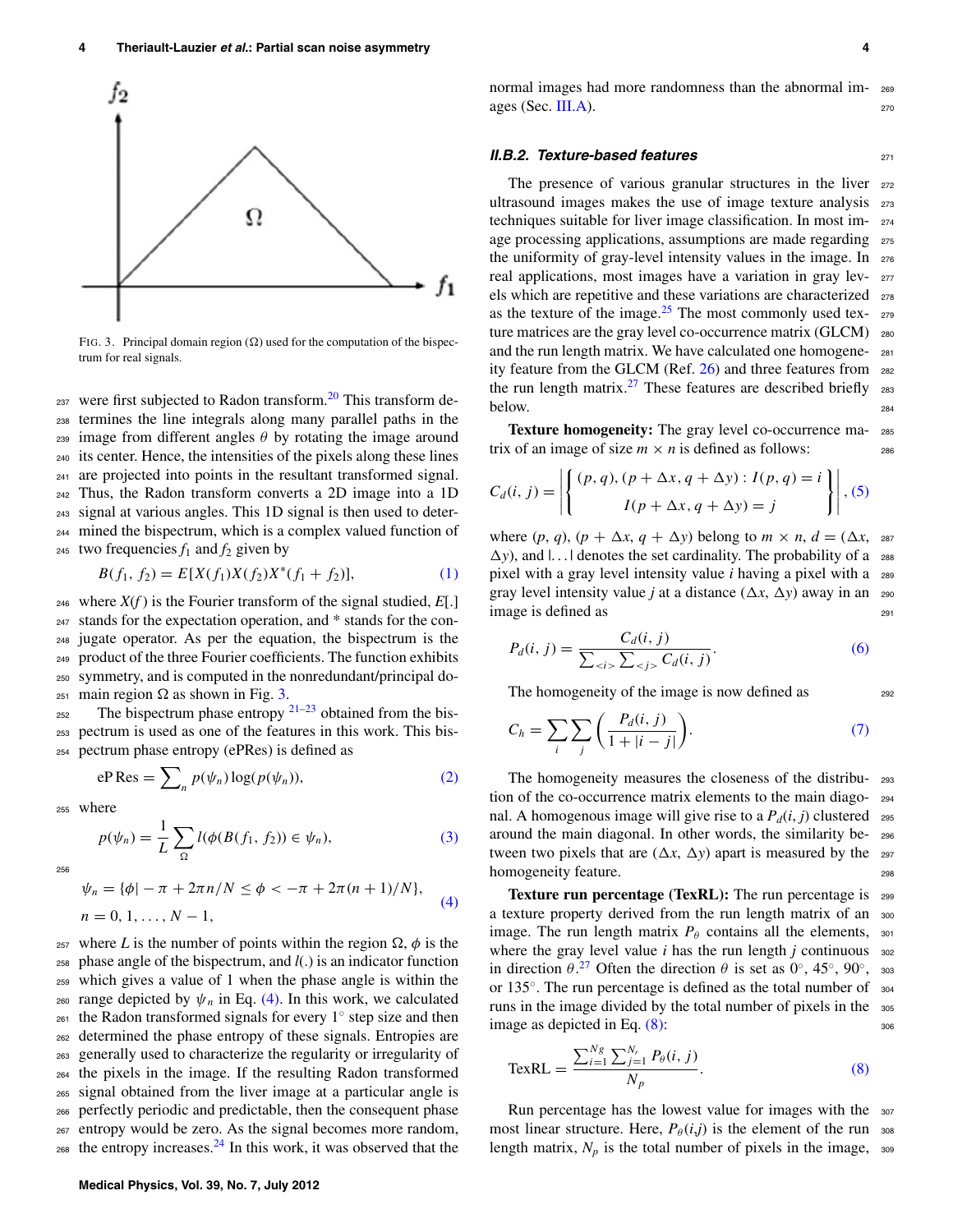$N_g$  is the number of gray levels in the image, and  $N_r$  is the 311 number of different run lengths that occur.

**Short run emphasis (SRE):** Based on the run length ma-<sup>313</sup> trix, the short run emphasis is defined as

$$
SRE = \frac{\sum_{i=1}^{N_s} \sum_{j=1}^{N_r} \frac{P_{\theta}(i,j)}{j^2}}{\sum_{i=1}^{N_s} \sum_{j=1}^{N_r} P_{\theta}(i,j)},
$$
\n(9)

 where the index *i* runs over the gray level values in the image and the index *j* runs over the run length. Higher values of *j*, i.e., long run lengths will contribute less to the sum in Eq. (9) 317 and consequently higher sum emphasizes short runs.

<sup>318</sup> **Gray level nonuniformity (GLNU):** The gray level <sup>319</sup> nonuniformity is defined as

GLNU = 
$$
\frac{\sum_{i=1}^{N_s} \left( \sum_{j=1}^{N_r} P_{\theta}(i, j) \right)^2}{\sum_{i=1}^{N_s} \sum_{j=1}^{N_r} P_{\theta}(i, j)}.
$$
 (10)

 The gray level nonuniformity squares the run lengths for each gray value. Hence, longer run lengths will make signifi- cant contributions to the summation, i.e., uniform images will have higher values of this sum as compared to images that are nonuniform in their gray levels.

#### <sup>325</sup> **II.B.3. DWT-based features**

 A wavelet transform is the representation of a function by wavelets, which are scaled and translated copies of a basic wavelet shape called the "mother wavelet." Mother wavelets are functions that are localized in both time and frequency and have varying amplitudes during a limited time period and very low or zero amplitude outside that time period. Wavelet trans- forms such as continuous wavelet transform (CWT), DWT, and wavelet packet decomposition (DWT) determine a lim- ited number of wavelets coefficients that adequately describe the image. Two-dimensional DWT was used in this work. DWT analyzes the image at different frequency bands with 337 different resolutions by decomposing the image into coarse approximation and detail information. The approximation co- efficients are obtained by passing the image through a low pass filter (LPF), and the detail coefficients are obtained by filtering the image using a high pass filter (HPF). This decom- position is done recursively on the low pass approximation coefficients obtained at each level until the desired number of iterations is reached.

 An illustration of DWT is given in Fig. 4. The rows of the image *I* are convolved using a LPF and the columns of the convolved output are down-sampled, i.e., only the even indexed columns are retained for further filtering. Next, the down-sampled columns are passed through another LPF, the output of which is again sampled to keep the even indexed rows alone. These are the approximation coefficients  $cA_1$  at level 1. Similarly, the down-sampled columns are passed through a HPF, sampled to retain the even indexed rows alone to get the horizontal detail coefficients  $cH_1$ . In a similar fash-ion, the rows of the image *I* are high passed filtered and pro-



FIG. 4. DWT decomposition.

cessed through a set of low pass and high pass filters to get <sup>356</sup> the vertical detail coefficients  $cV_1$  and diagonal detail coeffi- 357 cients  $cD_1$ , respectively. In our work, we calculated the aver- 358 ages of each set of coefficients  $cA_1$ ,  $cH_1$ ,  $cV_1$ , and  $cD_1$  at level 359 1, and again found the average of these individual averages. <sup>360</sup> This overall average value was used as a feature. 361

#### **II.C. Classification paradigm in Symtosis system** 362

Most of the supervised learning-based classifiers have a 363 black box approach to determining the end results, i.e., the 364 end-user would not be able to comprehend how the classi- <sup>365</sup> fier determined the output class label from the input features. <sup>366</sup> On the contrary, both decision tree (DT) and Fuzzy classi- <sup>367</sup> fiers output feature-based rules for classifying future samples, <sup>368</sup> and hence, are more comprehendible to the end-user. Medical 369 practitioners, who are the end-users of such CAD-based di- 370 agnostic software, would prefer the classification protocol to <sup>371</sup> be more transparent in order to have confidence in the output. 372 Therefore, we chose these two classifiers in this work. 373

**Decision Tree:** In the case of DT, the input features are  $374$ used to construct a tree, and then a set of rules for the different 375 classes are derived from the tree. More details on how to con- <sup>376</sup> struct a decision tree using features can be found in Refs. 28 377 and 29. The obtained rules are used to predict the class of a 378 new data. 379

**Fuzzy classifier:** In the case of Fuzzy classifier, a sub- <sup>380</sup> tractive clustering technique was used to generate a Fuzzy <sup>381</sup> inference system  $(FIS)$ .<sup>30</sup> The FIS structure contains if-then 382 rules that specify a relationship between the input and out- 383 put fuzzy sets. Each input and output has as many member- <sup>384</sup> ship functions as the number of clusters. The clustering tech- 385 nique estimates the number of clusters and the cluster centers 386 in the examined dataset. Radius parameter is used to indicate 387 a cluster center's range of influence in each of the data di- <sup>388</sup> mensions. The determined is used to perform fuzzy inference 389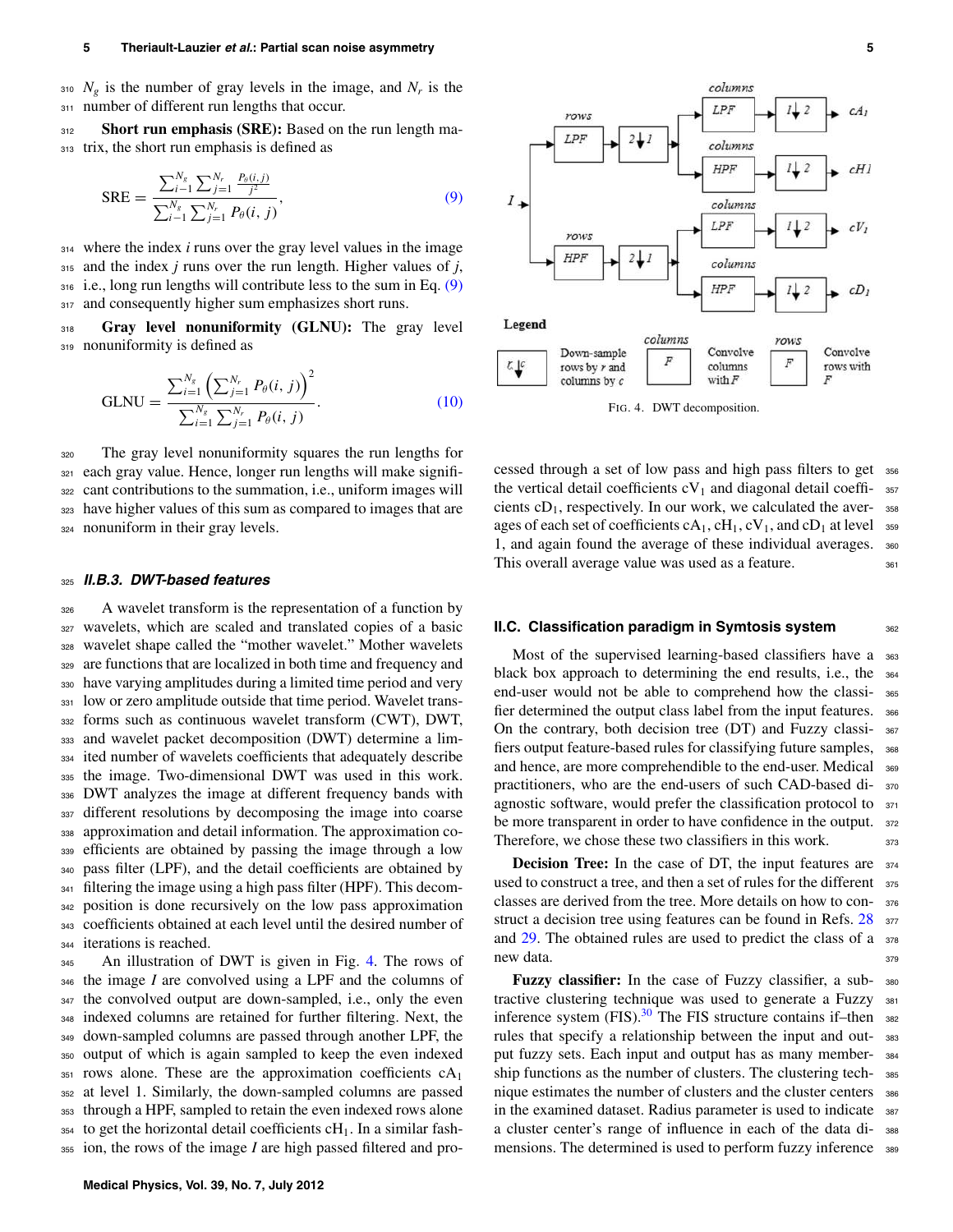| Features                                        | Normal (mean $\pm$ SD)                              | Abnormal (mean $\pm$ SD)                            | <i>p</i> -value      |
|-------------------------------------------------|-----------------------------------------------------|-----------------------------------------------------|----------------------|
| <b>SRE</b>                                      | $0.869 \pm 3.105 \times 10^{-2}$                    | $0.821 \pm 4.125 \times 10^{-2}$                    | < 0.0001             |
| $ePRes(12^{\circ})$<br>DWTMean1 <sub>sym4</sub> | $4.770 \pm 3.993 \times 10^{-2}$<br>$19.1 \pm 8.35$ | $4.504 \pm 6.623 \times 10^{-2}$<br>$11.7 \pm 5.06$ | < 0.0001<br>< 0.0001 |

TABLE I. Mean  $\pm$  standard deviation (SD) values of the significant features for the normal and abnormal classes using Symtosis system.

<sup>390</sup> calculations of the test data. In this work, we implemented a

Sugeno-type fuzzy inference system.<sup>31</sup> 391

#### <sup>392</sup> **II.D. Statistical analysis**

 In order to select unique and highly discriminating fea- tures, the Student's *t-test* was used to select the features that were significantly different between the normal and abnormal cases. In this test, initially, for each feature, the null hypoth- esis is assumed to consider that the mean of the feature from the normal class is equal to the mean of the feature from the abnormal class. Subsequently, the *t-statistic*, which is the ratio of difference between the means of two classes to the standard error between class means, and the corresponding *p-value* are calculated. The *p-value* is the probability of rejecting the null hypothesis given that the null hypothesis is true. A low *p-value* (less than 0.01 or 0.05) indicates rejection of null hy- pothesis, which implies that the means are not equal in both classes and are significantly different, and hence, the feature is significant.

 Sensitivity, specificity, positive predictive value, and accu- racy were calculated to evaluate the performance of the clas- sifiers. True negative (TN) is the number of normal samples identified as normal. True positive (TP) is the number of ab- normal samples identified as abnormal. False negative (FN), on the other hand, is the number of abnormal samples identi- fied as normal and False positive (FP) is the number of nor- mal samples identified as abnormal. Sensitivity, which is the probability that a test will produce a positive result when used on abnormal population, is calculated as TP/(TP + FN) and specificity, which is the probability that a test will produce a negative result when used on normal disease-free population, is determined as TN/(TN + FP). PPV, which is the probability that the patient is abnormal when restricted to those patients who test positive, is calculated as TP/(TP + FP), and accu- racy, which is the ratio of the number of correctly classified samples to the total number of samples, is calculated as (TP + FP)/(TP + FP + TN + FN).

 Another important performance measure is the area un- der the receiver operating characteristic (ROC) curve, called AUC. The ROC curve is obtained by calculating the sensi- tivity and specificity of a classifier at different cut-off values and plotting sensitivity vs (1-specificity).<sup>32</sup> (1-specificity) is 431 called the false positive rate (FPR). A classifier that perfectly discriminates between the two classes would yield a curve that coincides with the left and top sides of the plot. This means that sensitivity is high and the FPR is low. A classi-fier that is completely useless would give a straight line that

follows a diagonal path from the bottom left corner to the top 436 right corner. Generally, the curve will lie somewhere between 437 these extremes because of the overlap of the values in the two 438 classes. The goodness of a classifier is assessed by determin- <sup>439</sup> ing the AUC. For an ideal test, the AUC would be 1. For a <sup>440</sup> useless classifier, which follows the diagonal ROC curve, the <sup>441</sup> AUC would be 0.5 which is equivalent to having sensitivity 442 and specificity of 0.5 (50%). Hence, in practice, the closer the 443 AUC is to 1.0, the better the classifier is, and the closer the 444 AUC is to 0.5, the worse the classifier is.<sup>33</sup> 445

#### **III. RESULTS** <sup>446</sup>

#### **III.A. Significant features** 447

As shown in Table I, all the three selected features had  $448$ statistically significant differences between the abnormal and 449 normal classes, as indicated by the low  $p$ -value  $(<0.01$ ). The  $\epsilon_{450}$ table also presents the mean and standard deviation of all <sup>451</sup> the features. In the case of HOS-based features, one phase <sup>452</sup> entropy-based feature obtained for Radon transform angle 453  $\theta = 12^{\circ}$ , denoted in Table I as ePRes(12°), was found to be 454 significant. In the case of texture features, only the short run 455 emphasis (SRE) was found to be significant. To obtain the <sup>456</sup> DWT features, around 54 mother wavelets were studied to 457 find the mean value of the level 1 coefficients. Among them, 458 the mean of the coefficients obtained at level one of decom- <sup>459</sup> position using the sym4 mother wavelet was found to be sig- <sup>460</sup> nificantly different between the two classes. In the case of ab- <sup>461</sup> normal images, all the features have registered lower values 462 compared to that of the normal cases. <sup>463</sup>

#### **III.B. Symtosis classification results** 464

In view of the low sample size, threefold stratified cross- <sup>465</sup> validation was employed to obtain robust classifiers. In this 466 resampling technique, the entire dataset is randomly split into 467 three equal parts, each part containing the same proportion <sup>468</sup> of samples from both the classes. No image is repeated in <sup>469</sup> any of the parts. In the first fold, two parts of the data are <sup>470</sup> used for training the classifier, and the remaining one part is  $471$ used for testing the trained classifier and to obtain the per- <sup>472</sup> formance measures. This procedure is repeated twice, using a 473 new test set each time. The average of the performance mea- <sup>474</sup> sures obtained during each fold is taken to be the final values 475 of the performance measures. To be specific, ∼10 normal and <sup>476</sup> 15 abnormal cases are used in each fold. Classification accu- <sup>477</sup> racy, sensitivity, specificity, PPV, and AUC were used as the <sup>478</sup>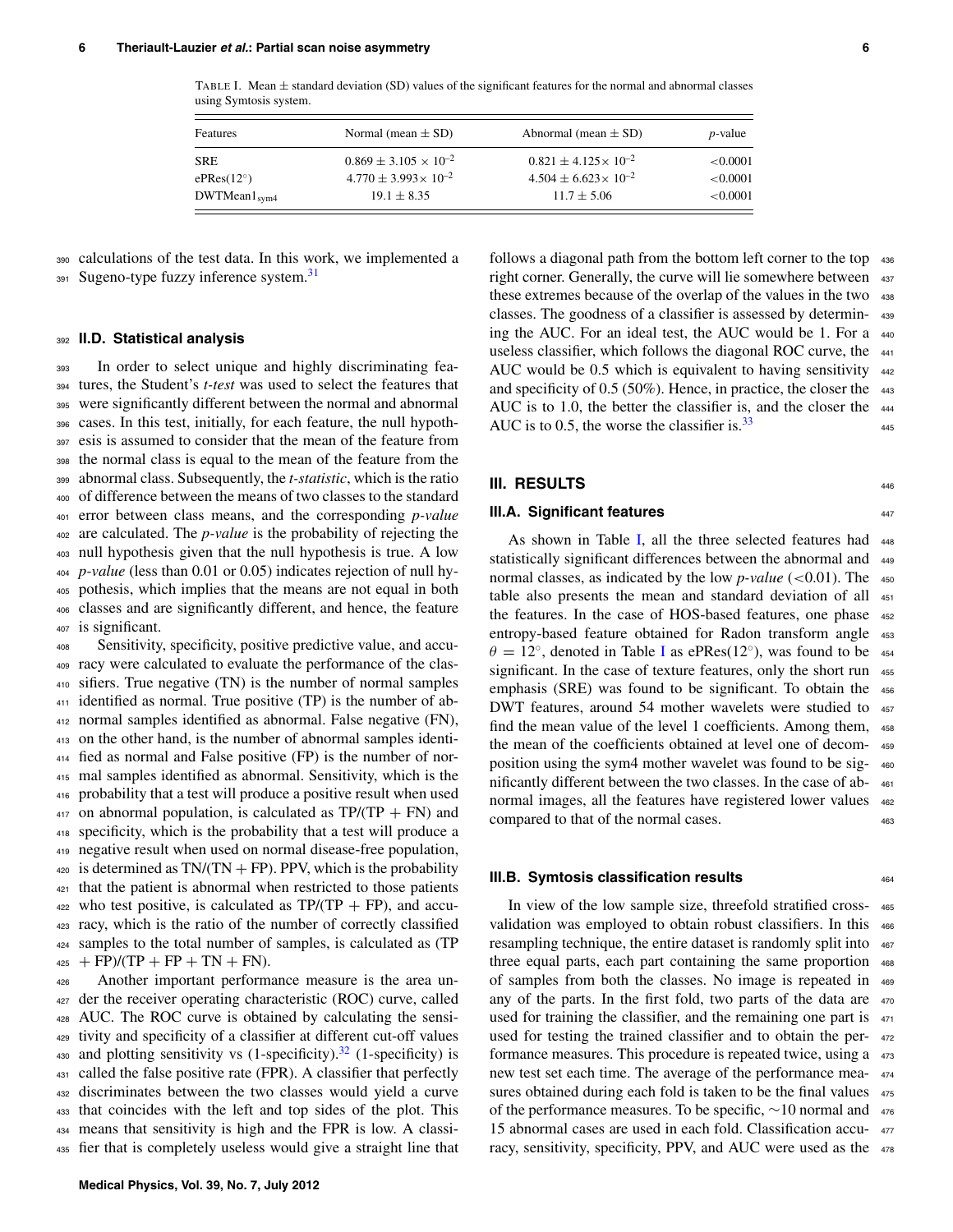TABLE II. Symtosis classification results (the listed values are average of values obtained in the three folds) TN: true negatives, FN: false negatives, TP: true positives, FP: false positives, A: accuracy, PPV: positive predictive value, Sn: sensitivity, Sp: specificity.

|                                                                    | TN                                                                                  | FN             | TP | FP       | A $(\% )$ | PPV $(\% )$                                                                    | $Sn(\%)$ | Sp(%) |
|--------------------------------------------------------------------|-------------------------------------------------------------------------------------|----------------|----|----------|-----------|--------------------------------------------------------------------------------|----------|-------|
|                                                                    |                                                                                     |                |    |          |           | Feature combination A: All features except the HOS feature $ePRes(12^{\circ})$ |          |       |
| DТ                                                                 | 8                                                                                   | 6              | 9  | 2        | 65.3      | 78.5                                                                           | 57.8     | 76.7  |
| Fuzzy                                                              | 9                                                                                   | $\overline{4}$ | 11 | 1        | 77.3      | 88.8                                                                           | 71.1     | 86.7  |
|                                                                    | Feature combination B: All features except the DWT feature DWTMean1 <sub>sym4</sub> |                |    |          |           |                                                                                |          |       |
| DТ                                                                 | 10                                                                                  | 2              | 13 | 0        | 93.3      | 100                                                                            | 88.9     | 100   |
| Fuzzy                                                              | 9                                                                                   | 2              | 13 | 1        | 86.7      | 92.7                                                                           | 84.4     | 90.0  |
| Feature combination C: All features except the texture feature SRE |                                                                                     |                |    |          |           |                                                                                |          |       |
| DT                                                                 | 10                                                                                  | 2              | 13 | $\Omega$ | 93.3      | 100                                                                            | 88.9     | 100   |
| Fuzzy                                                              | 9                                                                                   | 3              | 12 | 1        | 84.0      | 94.4                                                                           | 77.8     | 93.3  |
| Feature combination D: All features                                |                                                                                     |                |    |          |           |                                                                                |          |       |
| DТ                                                                 | 10                                                                                  | $\overline{c}$ | 13 | 0        | 93.3      | 100                                                                            | 88.9     | 100   |
| Fuzzy                                                              | 9                                                                                   | $\overline{c}$ | 13 | 1        | 86.7      | 90.8                                                                           | 86.7     | 86.7  |

 performance measures to select the optimal classifier for this work. Table II presents the classification results obtained. In order to study the effect of each of the features on the perfor- mance measures, in Table II, we have presented the perfor- mance measures obtained using all features except the HOS 484 feature ePRes(12°), measures obtained using all features ex-485 cept the DWT feature DWTMean $1_{sym4}$ , measures obtained us- ing all features except the texture feature SRE, and also those measures obtained using all the features.

 The maximum accuracy that could be achieved using all the features except the HOS feature (ePRes( $12°$ )) was only 65.3% using the DT classifier and 77.3% using the Fuzzy classifier (feature combination A in Table II). However, this accuracy increased significantly to 93.3% using DT classi- fier and 86.7% using the Fuzzy classifier on inclusion of the HOS feature during training (feature combination D in Table II). This significant increase in the accuracy demon- strates the capabilities of the HOS feature that were high-497 lighted in Sec. II.B. The significant difference in the value of this phase entropy HOS feature for both classes of im- ages (Table I) indicates that there are variations in the non- linear dynamics in the image captured from a normal liver and that from a liver affected by FLD. The phase entropy fea- ture has clearly captured these different nonlinear interactions in both the normal and abnormal liver images. The DWT fea- $_{504}$  ture (DWTMean1<sub>sym4</sub>), on the other hand, did not have such a significant impact on the accuracy as evident from Table II. It can be seen that the performance measures obtained with and without the DWT feature are almost the same for both the classifiers (Feature Combinations B and D in Table II). A similar case was observed in case of the SRE feature (Fea- ture Combinations C and D in Table II). Moreover, we also performed classification with the inclusion of four individual DWT coefficients (averages of each set of coefficients  $cA_1$ ,  $513 \text{ } \text{c}H_1$ ,  $\text{c}V_1$ , and  $\text{c}D_1$  at level 1) instead of using their average. The classification accuracy was still lower than 90% (results not shown in Table II). Furthermore, when we trained the clas-sifiers with only the HOS feature, we obtained a low accu-



FIG. 5. ROC curves of the DT and Fuzzy classifiers using Symtosis.

racy of around 64% for both classifiers (not shown in Table 517 II). This indicates that either all three features or ePRes( $12°$ ) 518 and DWTMean $1_{sym4}$  features or ePRes( $12^{\circ}$ ) and SRE features  $519$ should be used in the DT classifier to obtain the highest ac- 520 curacy of 93.3%. This is because classifiers present different  $\frac{521}{221}$ class separability based on the features input to them. From 522 our experience, we inferred that the DT classifier provides 523 good separability between the two classes with Feature Com- <sup>524</sup> binations B, C, and D in the table.  $525$ 

Moreover, the average AUC of the DT classifier was  $0.933$  526 and that of the Fuzzy classifier was 0.883. These values indicate the excellent performance of these classifiers. The ROC 528 curves are depicted in Fig.  $5.5$ 

#### **IV. DISCUSSION** 530

A few studies have been carried out to automatically clas- <sup>531</sup> sify diffuse liver diseases. We present a summary of these 532 studies here and in Table III. Kyriacou *et al.*<sup>34</sup> used the 533 texture feature algorithms such as fractal dimension texture 534 analysis (FDTA), the spatial gray level dependence matri- <sup>535</sup> ces (SGLDM), the gray level difference statistics (GLDS), <sup>536</sup> the gray level run length statistics (RUNL), and first order  $537$ gray level parameters (FOP) to classify three sets of ultra- 538 sound liver images, namely, fatty, cirrhosis, and normal (30 539 samples each). A ROI of  $32 \times 32$  pixels in size was se-  $540$ lected by an expert physician before feature extraction was  $_{541}$ done. The combination of FDTA and SGLDM features in a 542 KNN classifier resulted in an accuracy of 82.2%. In another 543 study by the same group,  $35$  they applied the algorithms on  $544$ four sets of images, namely, normal, fatty, cirrhosis, and hep- <sup>545</sup> atoma. They obtained the highest accuracy of 80% using a <sup>546</sup> combination of RUNL, SGLDM, and FDTA in the KNN clas- <sup>547</sup> sifier. On using a novel neural network classifier based on  $_{548}$ geometrical fuzzy sets, the same group<sup>36</sup> demonstrated an  $ac 548$ curacy of 82.67% in classifying normal, fatty, and cirrhotic  $\frac{1}{550}$ liver images. 551

In a study by Badawi *et al.*,<sup>37</sup> eight features, namely, the 552 mean gray level, the percentile 10%, the contrast, the angular  $553$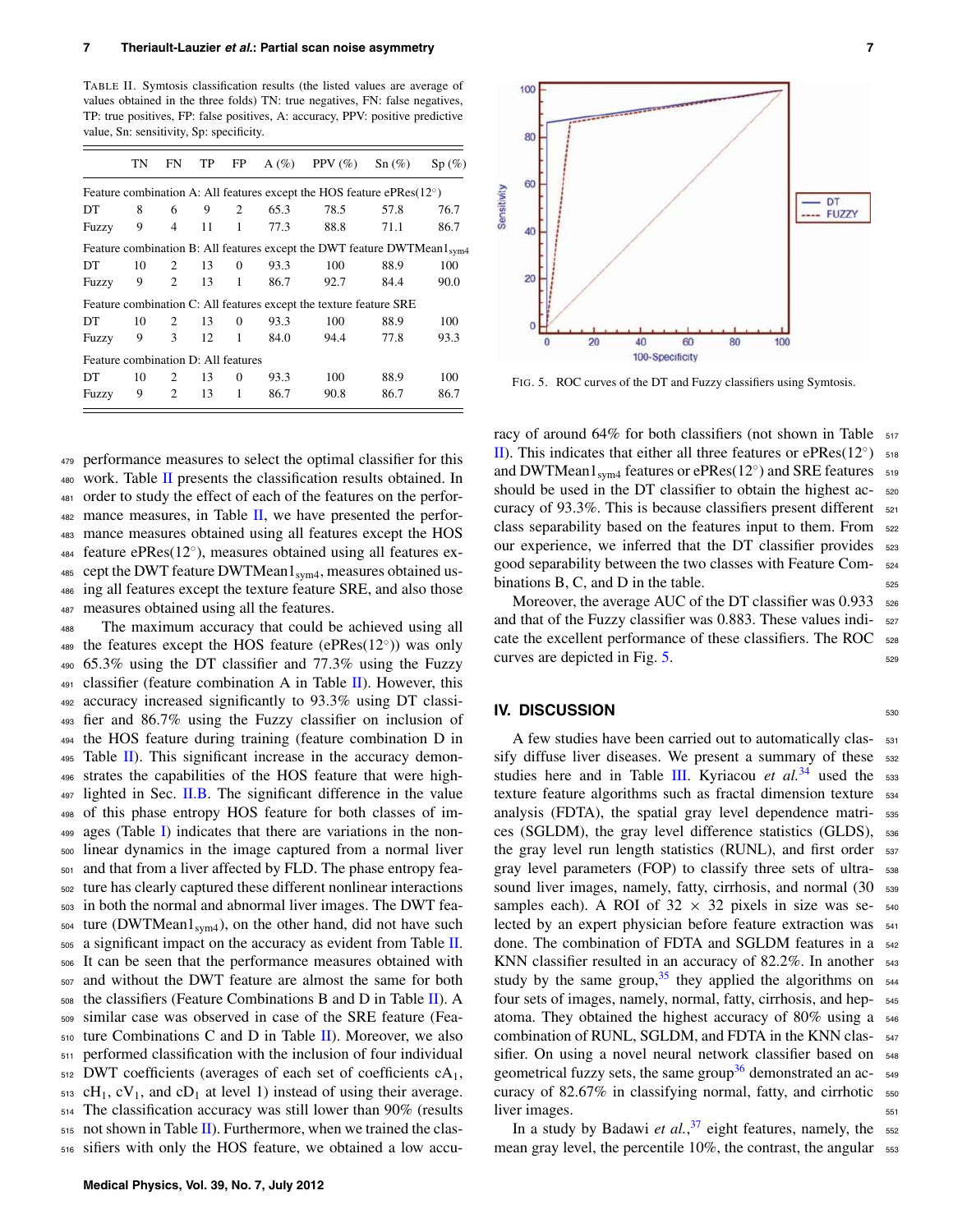| Authors                           | Modality/classes                                                             | Features/classifier                                                                            | Accuracy                                     |
|-----------------------------------|------------------------------------------------------------------------------|------------------------------------------------------------------------------------------------|----------------------------------------------|
| Kyriacou et al. $34$              | Ultrasound/fatty, cirrhosis, normal                                          | 11 texture features/KNN classifier                                                             | 82.2%                                        |
| Kyriacou et al. <sup>35</sup>     | Ultrasound/fatty, cirrhosis, normal,<br>hepatoma                             | 10 texture features/KNN classifier                                                             | 80.0%                                        |
| Kyriacou et al. $36$              | Ultrasound/fatty, cirrhosis, normal                                          | 12 texture feature algorithms/neural network classifier based<br>on geometrical fuzzy sets     | 82.7%                                        |
| Badawi et al. <sup>37</sup>       | Ultrasound/normal, fatty, cirrhotic                                          | 8 numerical quantitative features from ultrasound/Fuzzy<br>classifier                          | Accuracy not reported;<br>Sensitivity: 96.0% |
| Wan and Zhou <sup>38</sup>        | Ultrasound/normal, cirrhotic                                                 | 32 wavelet packet transform-based features/SVM classifier                                      | 85.8%                                        |
| Lee et al. $39$                   | Ultrasound/normal, hepatoma, cirrhosis                                       | Fractal feature vector based on M-band wavelet<br>transform/hierarchical classifier            | 96.7%                                        |
| Ribeiro and Sanches <sup>40</sup> | Ultrasound envelope RF image/normal,<br>fatty                                | 3 intensity and texture features/Bayes classifier                                              | 95%                                          |
| Yeh et al. <sup>41</sup>          | Ultrasound images of fresh human liver<br>samples/steatosis and nonsteatosis | Gray-level concurrence and nonseparable wavelet<br>transform/support vector machine classifier | 90.5%                                        |
| Mougiakakou et al. <sup>42</sup>  | CT/normal, cyst, hemangioma,<br>hepatocellular carcinoma                     | 5 sets of texture-based features/multiple classifier system<br>using five neural networks      | 93.8%                                        |
| Lin. <sup>44</sup>                | Age, blood tests/normal, liver disease                                       | CART to detect presence of liver disease, CBR to diagnose<br>the type of liver disease         | 90.0%                                        |
| Lin <sup>45</sup>                 | Age, blood tests/normal, liver disease                                       | ANN to detect presence of liver disease, $CBR + AHP$ to<br>diagnose the type of disease        | 94.6%                                        |
| In this work                      | Ultrasound/normal, fatty                                                     | 3 texture, wavelet transform and higher order spectra<br>features; decision tree classifier    | 93.3%                                        |

TABLE III. Summary of studies that presented various CAD techniques for liver image classification.

 second moment, the entropy, the correlation, the attenuation, and the speckle separation, were extracted from 140 ultra- sound images belonging to either normal, fatty, and cirrhotic livers and fed to a fuzzy classifier. Ninety six percent sensi- tivity was obtained for classification of the fatty livers. These results were higher than those obtained by the same group on 560 using other classifiers.<sup>17</sup> Wan and Zhou<sup>38</sup> extracted the mean and energy from the subimages obtained from wavelet packet transform applied images. Thirty two such features from 390 normal and 200 cirrhosis samples were used in a SVM classi- fier and an accuracy of 85.79% was obtained. Wavelet trans-form resulted in only 77.65% accuracy.

<sub>566</sub> Lee *et al.*<sup>39</sup> classified normal, hepatoma, and cirrhosis ul- trasound images using fractal feature vector based on M-band wavelet transform. Having tested their methodology using various classifiers, they observed that a hierarchical classifier was 96.7% accurate in the classifying normal and abnormal <sup>571</sup> liver images. Ribeiro and Sanches<sup>40</sup> used original RF signal generated by the ultrasound probe, and used the resulting RF image to estimate a despeckled image from which one inten- sity feature was extracted and a speckle image from which two texture features were obtained. On evaluating the tech- nique with 10 normal and 10 fatty samples, in a Bayes classi-577 fier, they obtained an accuracy of 95%. Yeh *et al*.<sup>41</sup> developed a CAD technique to determine the steatosis grade in high fre- quency ultrasound liver images of 19 samples obtained sur- gically. They extracted image features from gray-level con- currence and nonseparable wavelet transform and fed them to a support vector machine classifier. An accuracy of 90.5% was registered for the classification of steatosis and nonsteato- sis samples. On evaluating Haralick's statistical texture fea-tures extracted from 76 normal and 24 fatty ultrasound liver

images, two features, namely, maximum probability and uniformity were found to be highly significant. $42$ 587

Mougiakakou *et al.*<sup>43</sup> have used CT liver images to clas- 588 sify normal liver, cyst, hemangioma, and hepatocellular carci- 589 noma. They extracted several texture-based features from 147 590 ROIs and used genetic algorithm to select significant features. <sub>591</sub> On classifying the samples using a system of five neural net- <sup>592</sup> works, they obtained 93.75% accuracy for the validation set 593 and 90.63% for the test set. They also incorporated their algo- <sup>594</sup> rithm in diagnosis software called DIAGNOSIS.<sup>44</sup> 595

An intelligent model that detects the presence of liver disease using classification and regression tree (CART) and classifies the type of liver disease in the detected cases using 598 a case-based reasoning (CBR) technique was developed by <sup>599</sup> Lin.<sup>45</sup> The model was developed using 340 samples and comparative study was done using  $170$  samples. It was found that  $601$ CART had an accuracy of 92.94% in the detection of the  $602$ presence of liver disease. A 90% diagnostic accuracy was  $\frac{603}{2}$ registered by CBR in classifying the type of disease. They 604 concluded that the CART rules can help the physician in <sup>605</sup> liver disease detection, whereas CBR had the capability of 606 retrieving the most similar case in the database in order to  $607$ solve new cases. Lin and Chuang<sup>46</sup> developed a similar intelligent liver diagnosis model using artificial neural network 609 (ANN) instead of CART for detecting the presence of liver  $\epsilon_{010}$ disease and integrated analytic hierarchy process (AHP) with 611 CBR for diagnosing the type of disease. Using 39 clinical  $612$ features from 300 patients as inputs to a three-layer back- <sup>613</sup> propagation ANN, 98.04% accuracy was obtained in detect- <sup>614</sup> ing the presence or absence of liver disease. AHP integrated 615 with CBR could detect the type of disease with  $94.57\%$  616 accuracy. 617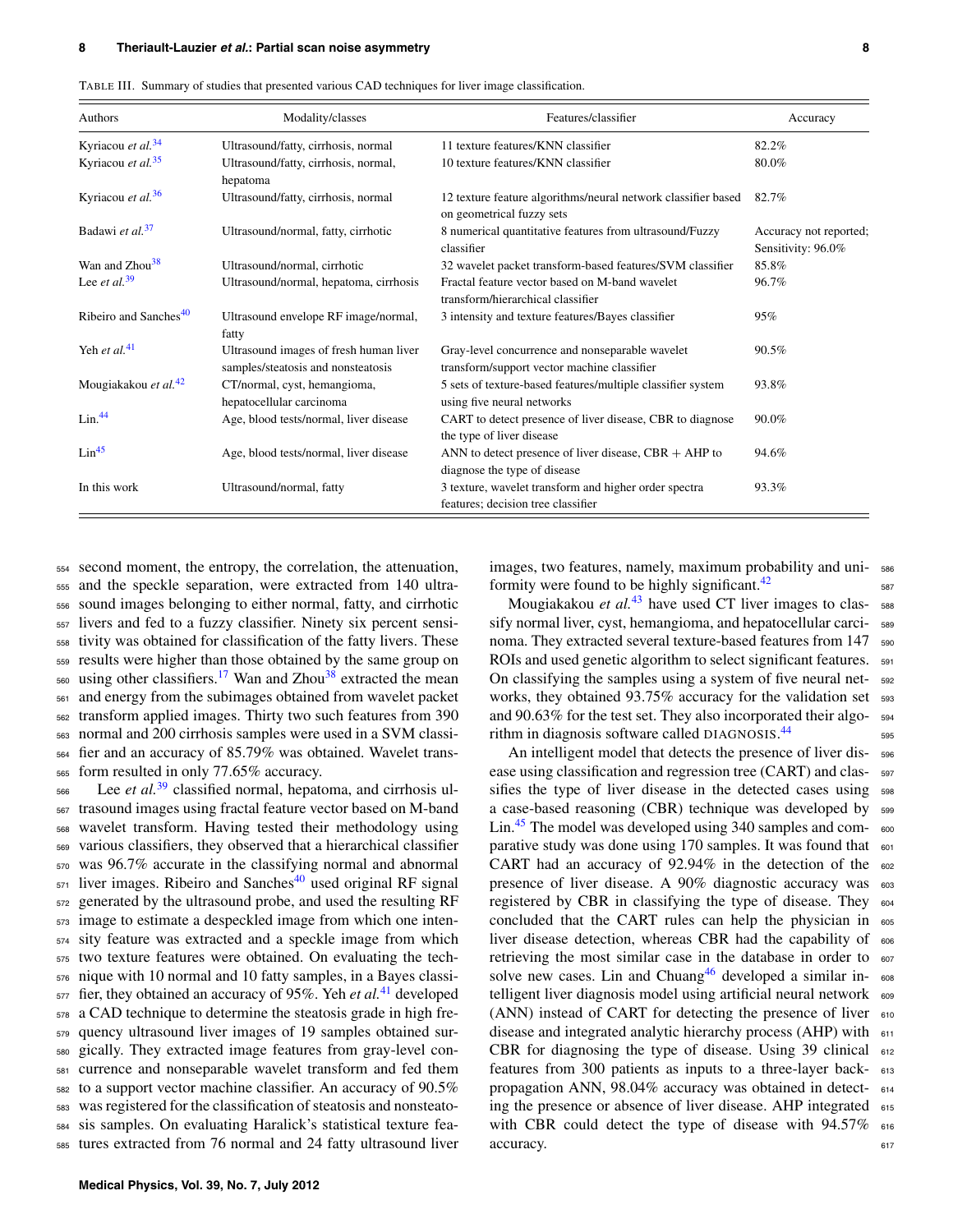A review of the literature indicates that ultrasound is the most commonly used modality for liver imaging, and most <sup>620</sup> data mining-based studies use the ultrasound images<sup>34–40</sup> to characterize the liver tissue. Hence, we used ultrasound im-<sup>622</sup> ages in our work. Among the ultrasound-based studies<sup>34–40</sup>, it is evident that the accuracy obtained in Refs.  $34-38$  is not as high as what we have obtained in our work. The limitation of the work by Lee *et al.*<sup>39</sup> <sup>625</sup> is that prior to the image analysis, the region of interest covering the liver parenchyma without ma- jor blood vessels, acoustic shadowing, or any type of distor- tion was chosen manually by a physician. Hence, the process 629 is not completely automated unlike our work. In Ref. 40, all the features were derived from the images obtained from en- velope RF images, whereas in our work we used the B-mode ultrasound images directly for feature extraction. This reduces the computational complexity of the algorithm. Moreover, in 634 all these studies except Ref. 40, the proposed algorithms were for classifying normal livers from other abnormal classes like fatty, cirrhosis, and hepatoma. In our current work, Symtosis system is used for classification of normal vs fatty liver dis- ease. We intend to extend our technique for other abnormal classes in our future studies. Two of the major advantages of the proposed technique over the other studies in the literature are the determination of the unique and promising combina- tion of these three features for obtaining high classification accuracy and the demonstration of the powerful capabilities of the HOS feature in improving liver image classification ac- curacy. Moreover, to obtain robust classification accuracies, we have used threefold cross-validation technique unlike most studies in the literature which used hold-out technique that re-sults in less robust performance measures.

 In our Symtosis design work, on using all the features in- cluding the HOS feature, the DT classifier resulted in high ac- curacy of 93.3% and balanced sensitivity (88.9%) and speci- ficity (100%) values. The classification results indicate that the classification accuracy is influenced not only by the choice of features (type and number) but also on the choice of the classifier. We believe that by adding more relevant features we can improve the overall performance of our classifier. In fu- ture, a larger dataset from a multiethnic population would be studied. A variety of texture features and WPT-based features would be analyzed to improve the accuracy. We also intend to incorporate, in future, the information about the aggressive- ness of the disease in the abnormal cases in order to more clearly understand how the features discriminate the normal and abnormal cases. We plan to use the speckle images ob- tained from the envelope radio frequency (RF) images to extract the features to investigate if the accuracy may be im- proved further at the expense of a slighter higher computa-tional cost.

 In spite of these limitations, the following are the key fea- tures of the proposed Symtosis CAD-based technique. (a) The technique is fully automated and does not require any seg- mentation to select the region of interest. Traditional ultra- sound liver images are the only input required. (b) The nov- elty of the work lies in the fact that this is the first study that has exploited the HOS features and the combination of three features for FLD detection. We have demonstrated the util-

feature. It is evident that the accuracy significantly increased <sup>678</sup> from 65.3% to 93.3% on including the HOS feature for clas- <sup>679</sup> sifier development and evaluation. (c) A high classification 680 accuracy has been obtained (93.3%) with 100 samples. This  $\epsilon_{81}$ emphasizes the discriminating capability of the significant 682 features used. To account for the small sample size, we have 683 employed the cross-validation data resampling technique in  $684$ order to build robust classifiers. (d) The high classification 685 accuracy has been achieved using only three features, mak- <sup>686</sup> ing the entire process computationally less complex and cost- <sup>687</sup> effective. (e) No additional cost is needed to incorporate the 688 built classifier into a physician's computer. Executable soft- 689 ware can be written and it can be downloaded from the internet easily. (f) No expert training is necessary to operate the  $\frac{691}{2}$ software. The user has to only input the acquired liver ultra- 692 sound image, and the software will output the class label. 693 **V. CONCLUSIONS** <sup>694</sup>

ity and power of these features by evaluating the performance  $\sigma$ <sub>676</sub> of the classifiers by training them without and with the  $HOS$  677

In this paper, we explored the possibility of a CAD-based 695 technique called Symtosis for the classification of normal and <sup>696</sup> liver affected by fatty liver disease (abnormal cases). The 697 combination of image texture, higher order spectra, and discrete wavelet transform-based features that were extracted 699 from the liver ultrasound images was used for training the 700 classifier. Among the extracted features, three highly discrim- <sup>701</sup> inatory significant features alone were used to train and build 702 two supervised learning-based classifiers. Using only three 703 features, the DT classifier presented a high accuracy of 93.3%. <sup>704</sup> The sensitivity and specificity were 88.9% and 100%, respec-  $705$ tively. It can be seen that significant performance measures 706 have been obtained using a considerably large dataset. Since  $\frac{707}{600}$ the technique is fully automated and highly user friendly, it  $\tau$ 08 can be easily used in clinical practice. We believe that with the  $\frac{709}{209}$ inclusion of more representative features, it should be possible to improve the current accuracy of the technique. In future,  $711$ we intend to evaluate the proposed technique using a larger  $712$ dataset containing images from different patients acquired by  $\frac{7}{3}$ different operators and containing images belonging to vari- <sup>714</sup> ous pathologies. The matrix of the state of the state of the state state of the state state state state state state state state state state state state state state state state state state state state state state state stat

| a)Electronic mail: aru@np.edu.sg                                                                           | 716           |
|------------------------------------------------------------------------------------------------------------|---------------|
| b) Author to whom correspondence should be addressed. Electronic mail:                                     | 717           |
| vinitha.sree@gmail.com                                                                                     | 718           |
| <sup>c)</sup> Electronic mail: ricardo.s.t.ribeiro@gmail.com                                               | 719           |
| <sup>d)</sup> Electronic mail: ganapathy.krishnamurthi@gmail.com                                           | 720           |
| e)Electronic mail: rui.marinho@mail.telepac.pt                                                             | 721           |
| <sup>f)</sup> Electronic mail: jmrs@isr.ist.utl.pt                                                         | 722           |
| <sup>g)</sup> Electronic mail: jsuri@comcast.net                                                           | 723           |
| <sup>1</sup> S. Sherlock and J. Dooley, Diseases of the Liver and Biliary System                           | 724           |
| (Blackwell Science, Malden, 2002).                                                                         | 725           |
| <sup>2</sup> V. Droga and D. Rubens, <i>Ultrasound Secrets</i> (Hanley and Belfus, $\blacksquare$ , 2004). | 726 <b>Q4</b> |
| <sup>3</sup> J. E. Lavine and J. B. Schwimmer, "Nonalcoholic fatty liver disease in the                    | 727           |
| pediatric population," Clin. Liver Dis. 8(3), 549–558 (2004).                                              | 728           |
| <sup>4</sup> G. C. Farrell and C. Z. Larter, "Nonalcoholic fatty liver disease: From                       | 729           |
| steatosis to cirrhosis," Hepatology $43(2)$ , S99–S112 (2006).                                             | 730           |
| <sup>5</sup> D. Joy, V. R. Thava, and B. B. Scott, "Diagnosis of fatty liver disease:                      | 731           |
| Is biopsy necessary?," Eur. J. Gastroenterol. Hepatol. 15(5), 539–543                                      | 732           |
| (2003).                                                                                                    | 733           |